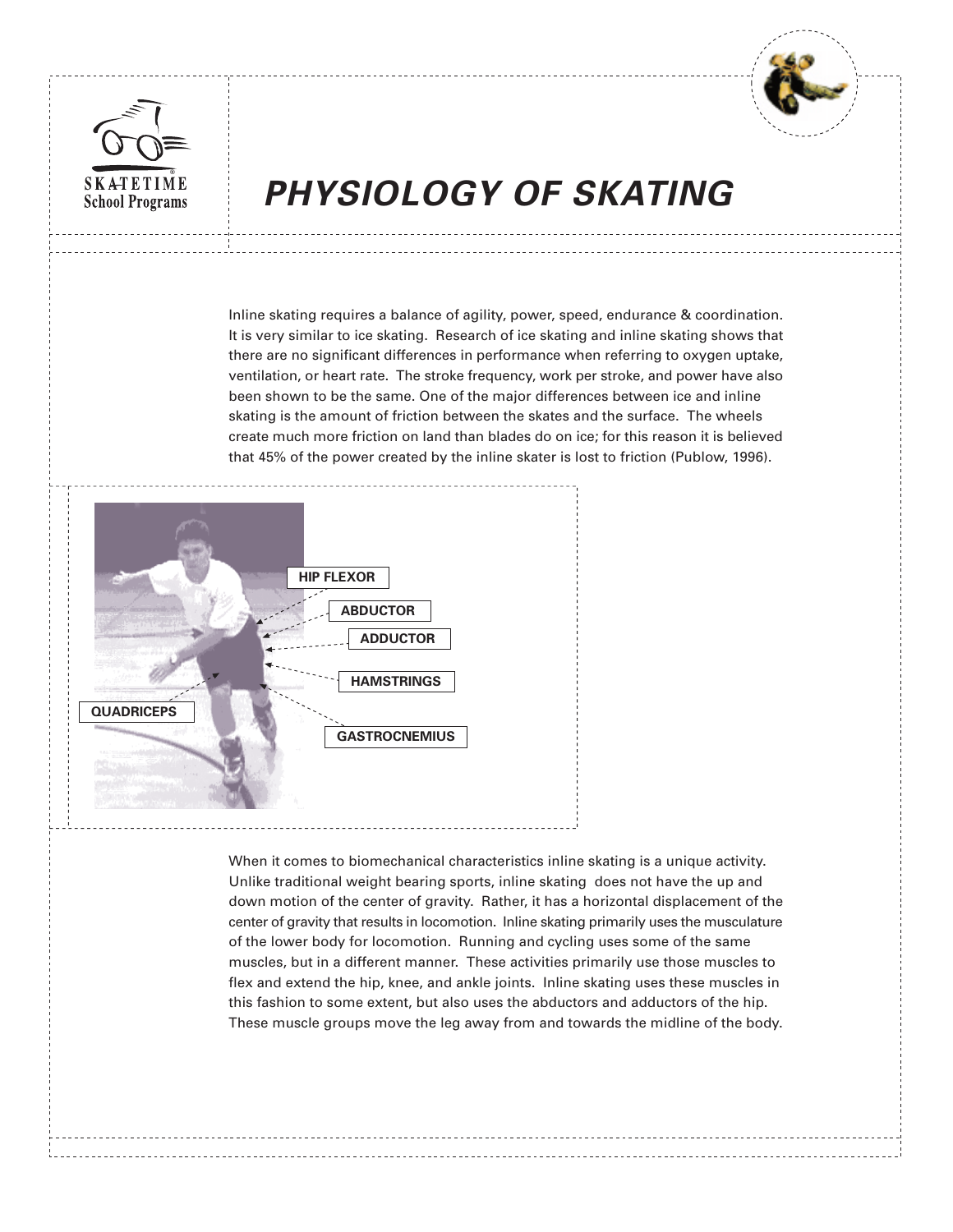



## **PHYSIOLOGY OF SKATING**

Both of these muscle groups aid in lateral movement. Very few aerobic exercises offer the lateral musculature training that inline skating does (Publow, 1996). This training and development of the hip muscles does not occur during traditional cardiovascular activities. The thigh and gluteal muscles are also developed due to the lower limb positioning during the glide phase. The bent over stance used during speedskating also strengthens the low back. This bent over stance is similar to a cyclists, but there are no handle bars to support the weight of the trunk. There is also no seat to support the weight of the body, which makes the lower limbs and lower body musculature support the entire body weight. Another important benefit of inline skating is the repetitive glide of the movement. During running there is a great deal of stress that is placed on the lower joints to absorb the pounding of the foot into the pavement. With inline skating the joint stress is reduced. This makes it physically demanding but the athlete recovers from the workout quicker and without constant abuse on the joints. Research has shown that inline skating offers similar cardiovascular benefits when compared to running or cycling. Because of these advantages many people use inline skating as a method of crosstraining (Burke, 1998).

Inline skating be used to train either the aerobic or anaerobic energy system. The energy system used depends upon the type of skating the athlete is performing. Short, quick bursts are supplied mainly by the anaerobic energy system. Long, sustained efforts use the aerobic energy system. Depending on the sport, the athlete can fine tune the workout to primarily use one system or the other. A distance runner or triathlete would want to focus on the aerobic energy system. A football player would want to focus on the anaerobic. Some athletes use inline skating training as a recovery type workout which keeps the stress off of the joints while still improving fitness. Inline skating can be used in a variety of ways to improve sports performance, cardiovascular endurance, and add variety to training. Additional information can be found in the book Precision Heartrate Training For Maximum Fitness and Performance by Edmond Burke (1998).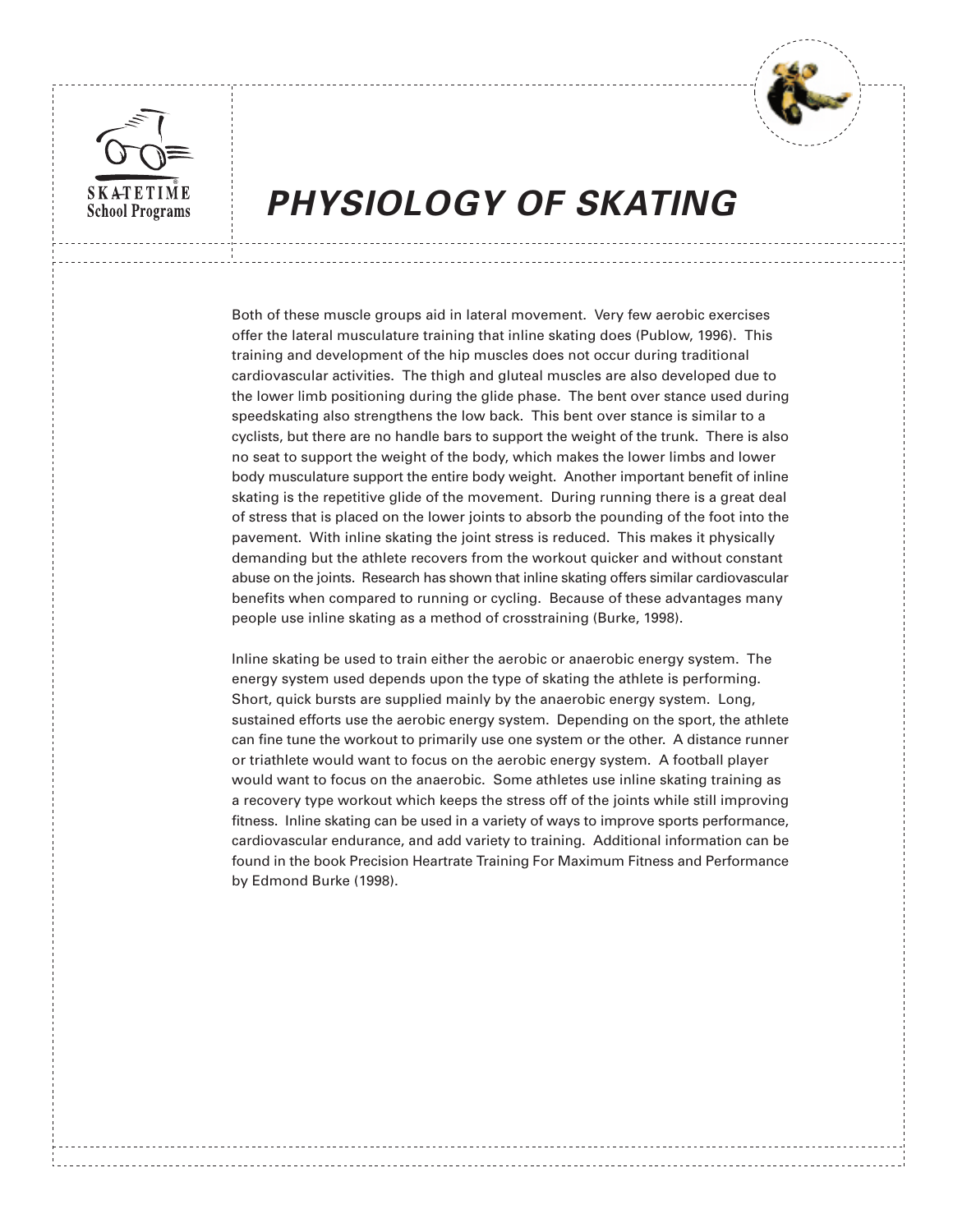



## **SKATING FOR FITNESS**

As we move into the next millennium, we are forced to address one of Americas biggest problems; the inactivity of our children. Children no longer ride their bikes for recreation, they sit in front of high resolution television sets with surround sound speakers and play Nintendo. This lack of exercise is considered to be one of the major risk factors for cardiovascular disease; which is now the number one cause of death in the United States today. To reverse this sad trend many of the top physical education programs in the country are shifting to fitness based programs. Studies have shown that children who participate in regular physical activity are more likely to continue or resume exercise as adults. These programs expose children to activities which will improve cardiovascular endurance and enable them to live longer, healthier lives. These activities need to be fun activities! Activities that the student will participate in on their own after the skills are learned. Activities that last a lifetime! For these reasons Skatetime School Programs sees inline skating as an exciting and excellent component of the fitness based program.

Inline skating is a highly effective method of aerobic activity. All five components of fitness (muscular strength, muscular endurance, flexibility, body composition, and cardiorespiratory endurance) will improve with a proper inline training regimen. Balance and coordination are also additional benefits. Not only will balance improve during skating, but during other activities and sports as well. Inline skating has the same cardiorespiratory benefits as jogging, basketball, racquetball, etc. One of the key benefits of using inline skating as an aerobic workout is the minimal stress the activity places on the joints. Unlike many other high impact cardiorespiratory exercises, inline skating does not put as much stress on the joints, ligaments, and tendons.e by Edmond Burke (1998).

### **THE F.I.T.T. PRINCIPLE**

 The F.I.T.T. Principle is an acronym, which helps students remember the key components of a successful aerobic workout.

### **F STANDS FOR FREQUENCY**

How often should I exercise? The American College of Sports Medicine recommends that you do aerobic exercise at a minimum of 3 days per week, ideally 5-7 days per week.

### **I STANDS FOR INTENSITY**

How hard should I exercise? One way to figure whether or not you are training hard enough is to find your aerobic training zone. To find your training zone you must first find your resting heart rate. The ideal time to find your resting heart rate is when you first wake up. Take it before you get out of bed, shower, or eat your bowl of Fruity Pebbles. All of these activities will elevate your resting heart rate.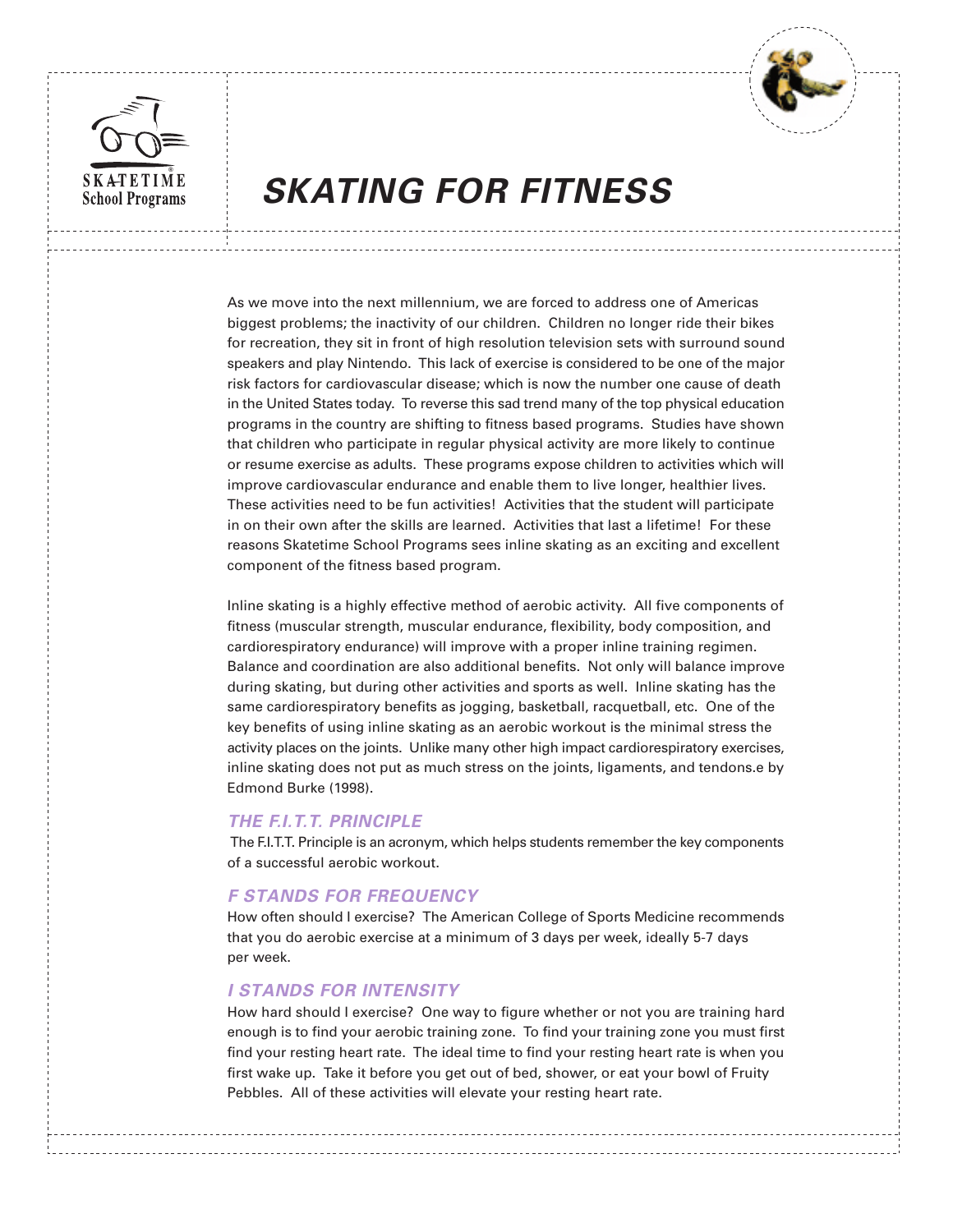



## **SKATING FOR FITNESS**

In fact, even sitting up in bed will elevate it. Have a watch with a second hand available at your bedside when you wake up. You should be relaxed; if the alarm clock startled you then wait a minute or so to calm down. Find your pulse on the thumb side of your wrist using your index and middle fingers. Count the number of beats you feel for 60 seconds. This is your resting heart rate. Plug in the appropriate numbers to find your training zone.

|     | Subtract your age from the number 220                                                           |  |  |
|-----|-------------------------------------------------------------------------------------------------|--|--|
|     | 220 - (your age) = $(A)$ From now on we will use (A) to represent this number                   |  |  |
| (2) | Subtract your resting heart rate from (A), multiply it by .60, and add your resting heart rate. |  |  |
|     | $(A)$ - (your resting heart rate)= $\_\_\_\_\$ * .60= $\_\_\_\_\$ + (your resting heart rate)=  |  |  |
| (3) | Subtract your resting heart rate from (A), multiply it by .85, and add your resting heart rate. |  |  |
|     |                                                                                                 |  |  |
|     |                                                                                                 |  |  |

Your training zone is from [final answer in (2)] to [final answer in (3)]. This is where your heart rate should be during aerobic exercise for cardiovascular benefit. If you take your heart rate and it is below your lower value, then you know you need to work harder. If it is above your upper value you know you need to slow down. The use of heart rate monitors during exercise can make this an easy and rewarding way to monitor intensity.

### **T STANDS FOR TIME**

For cardiovascular benefit you need to do aerobic exercise for 20-60 continuous minutes per session.

## **T STANDS FOR TYPE**

For cardiovascular benefit the type of exercise you perform should be aerobic. Aerobic exercise means "with oxygen". Aerobic exercise is defined as exercise which uses large muscle groups at a moderate intensity that allows oxygen to supply the necessary energy for a sustained effort. Walking, jogging, biking, swimming, and rowing are aerobic exercises. Inline skating is classified as an excellent aerobic activity which can be used to increase cardiovascular fitness. In conclusion, not only can inline skating be used as a fun recreational activity; it can also be used to increase the fitness levels of our children.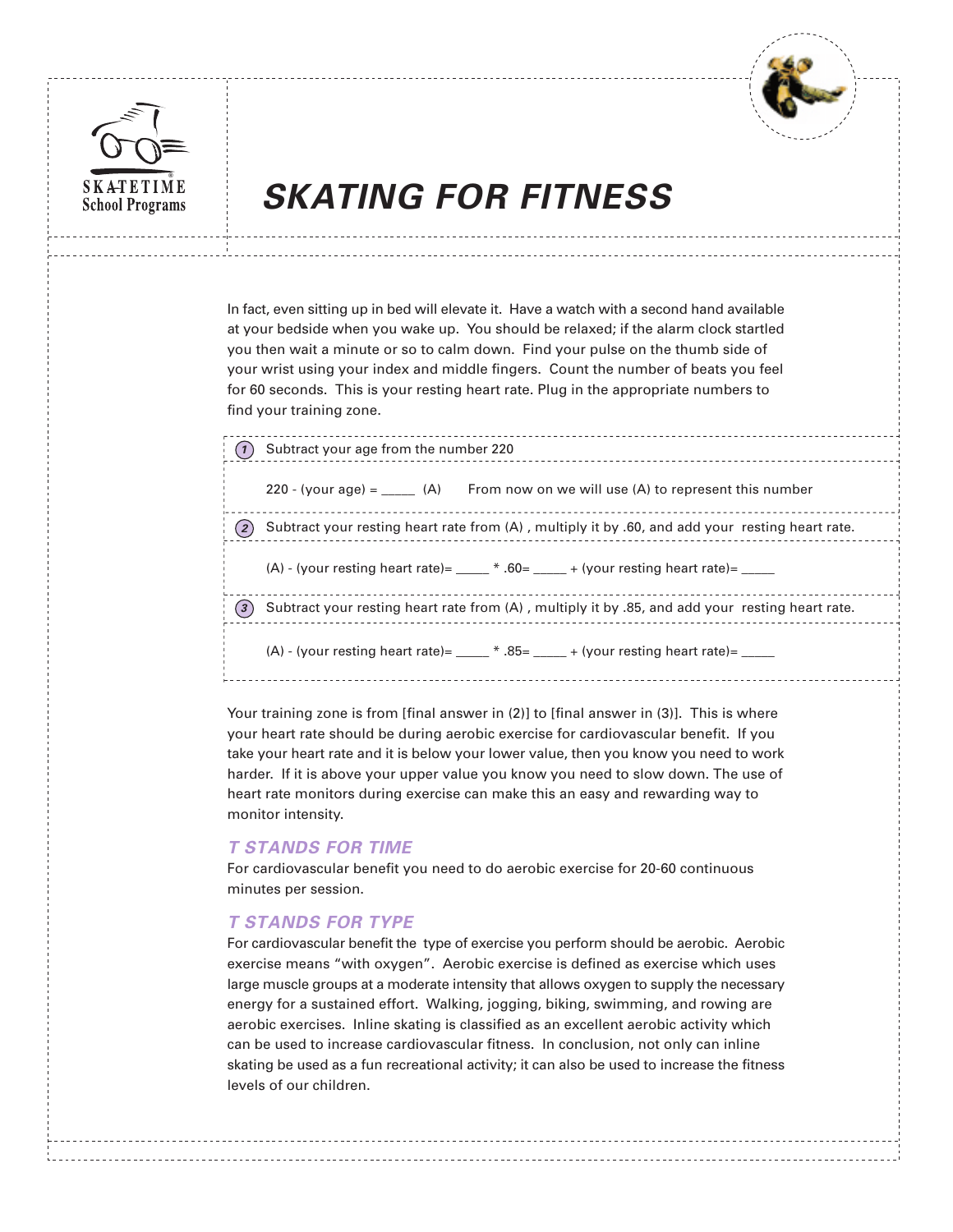



# **SKATETIME THE WARM-UP School Programs**

The process of warming up and stretching should be a habitual part of the inline skating unit. Warming up can greatly reduce the chance of a musculoskeletal injury occurring. The most common of these injuries is the muscle strain, or pulled muscle. There are three important components of the warm-up.

## **AEROBIC**

## **LIGHT TO MODERATE AEROBIC ACTIVITY FOR 3-10 MINUTES.**

The first part of the process is to actually 'warm-up' the muscles; to get more blood moving to that area of the body. Any type of light to moderate aerobic activity will do this (jumping jacks, running in place, jogging, even light skating). A cold muscle will be very resistant to stretching. If the internal muscle temperature is low, the muscle will tend to contract and try to protect itself. Warm the muscle up and it becomes more elastic and pliable. The warmer the muscle the less chance that a sudden stretch (such as those performed when an inline skaters legs go in two different directions) will strain the muscle. A strong voluntary muscular contraction, such as when a skater goes to push off to begin moving can also strain a muscle if not properly warm. Actual inline skating at a light pace would be the most specific form of warmup activity. This warm-up should last between 3-10 minutes, depending on the amount of time available. Extra time may be needed if an older class were being taught. As we get older our muscles become less elastic and we are more susceptible to muscle/joint injuries (Publow, 1997).

## **GENERAL STRETCHES.**

Stretch the major muscles of the upper and lower body. If time is a factor then spend less time on the upper body stretches, because inline skating mainly uses the lower body musculature for locomotion.



Gastrocnemius & Adductors | Quadriceps | Torso | Upper Body | Upper Body Soleus (Bent knee) | Place toes up and



weight on heel to stretch hamstring.









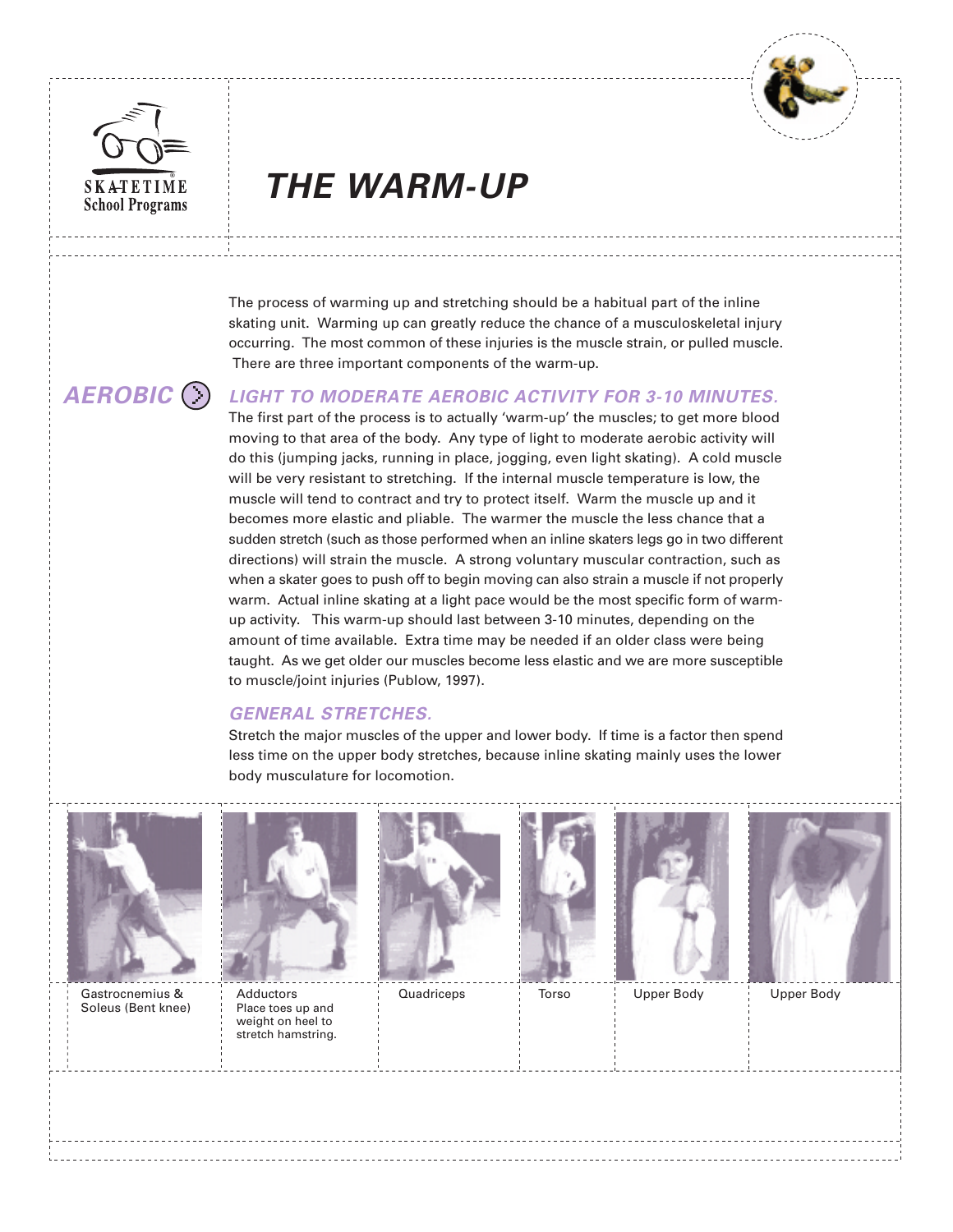



## SKATETIME **THE WARM-UP**

## **SPORT SPECIFIC STRETCHES**

The third and final step is to stretch the muscles that are specific to the inline skating movement. As mentioned previously, these are going to be the muscles of the lower body: the hamstring muscle group, the quadriceps muscle group, the gluteals and hip flexors, the groin, and the hip extensors (Publow, 1997). The stretching routine should also focus on the low back. The bulk of your stretching routine should focus on these muscles. Stretches should be held for 10-30 seconds with no bouncing, with each stretch being performed 2-3 times. The person stretching should feel tension in the muscle. The person should not feel burning, shaking, or pain.

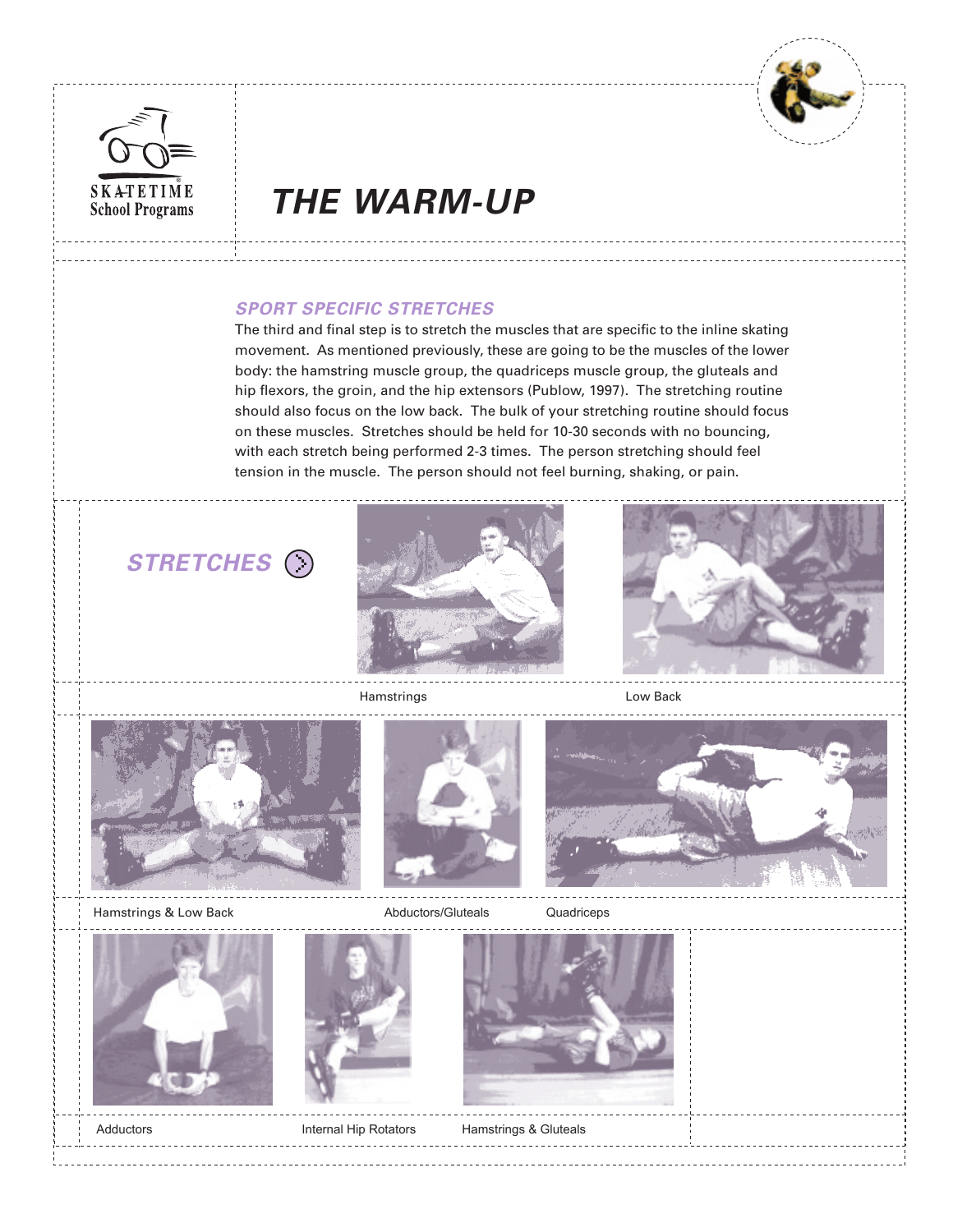



# **SKATETIME THE WARM-UP**

## **ADDITIONAL STRENGTHENING EXERCISES SPECIFIC TO INLINE SKATING**

As an additional part of the warm-up these activities can be used to strengthen the muscles associated with inline skating.

**ADDITIONAL STRETCHES**



Wall Sits Knees and hips should be at 90 degrees.

**Difficulty level:** moderate



One-legged wall sits **Difficulty level:** hard





Hip abduction and adduction.

> **Difficulty level:** WITH SKATES: moderate WITHOUT SKATES: easy



Squats - One and twolegged squats with skates on. Develops excellent balance and leg strength.

> **Difficulty level:** extremely difficult.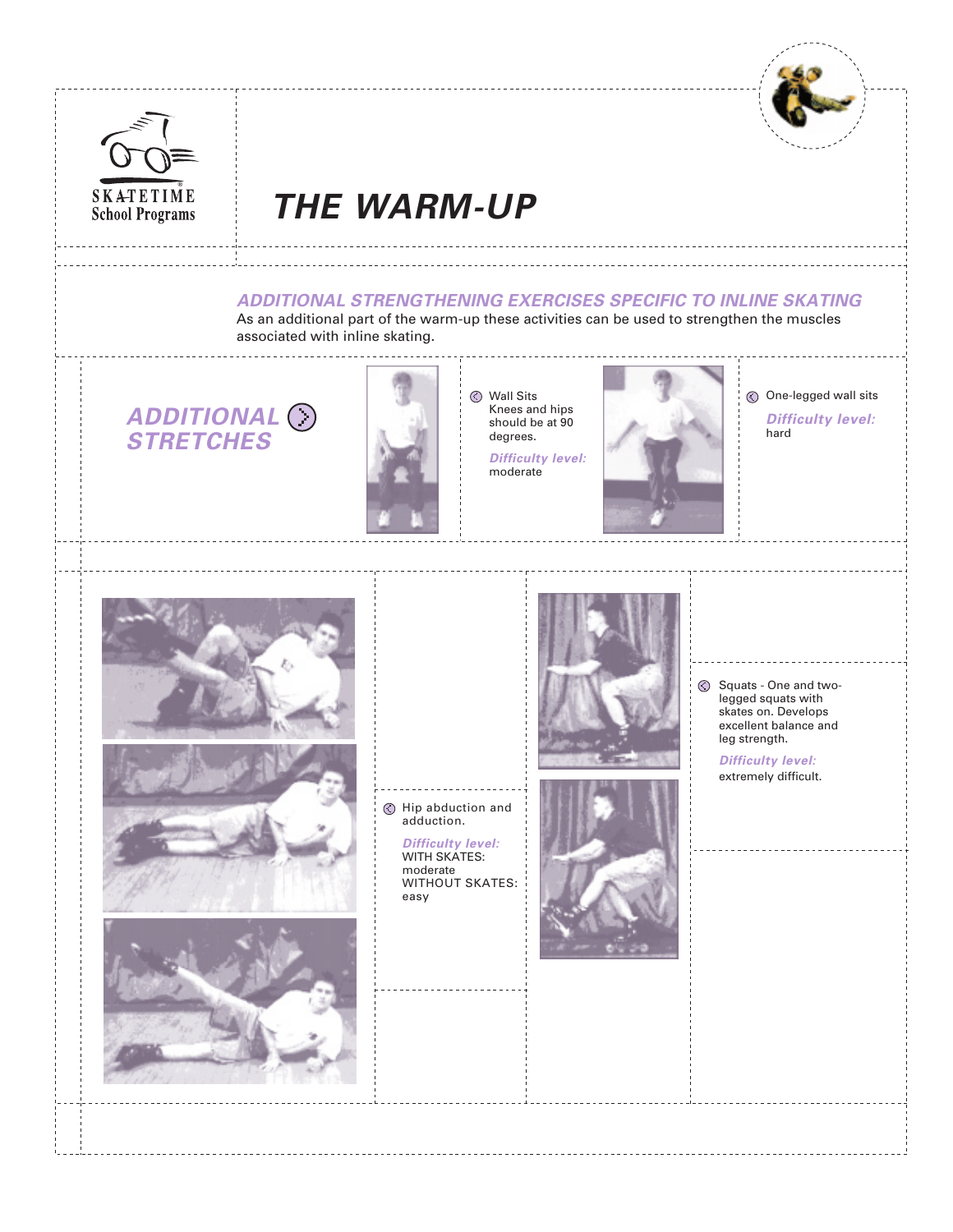



## **BEGINNER SAMPLE LESSON PLAN**

Goal: Basic skating movements & safety. Length of class: 40 minutes

| <b>Steps</b>                                                                                                                 | <b>Benefits</b>                                           |  |  |  |
|------------------------------------------------------------------------------------------------------------------------------|-----------------------------------------------------------|--|--|--|
| Warm up activity (4 minutes):<br>$\mathbf{1}$<br>Jog 3 laps around gym Carioca<br>length of gym and back                     | Increased temperature of<br>muscles & greater elasticity. |  |  |  |
| Stretching exercises (6 minutes):<br>Found on page xx                                                                        | Flexibility, Reduced risk of<br>musculoskeletal injury.   |  |  |  |
| Students get skates & put them on (2 minutes):<br>Found on page xx                                                           |                                                           |  |  |  |
| Practice recovery from sitting position;<br>once standing practice squat and fall;<br>repeat (5 minutes)<br>Found on page xx | Safety                                                    |  |  |  |
| Practice extended length T - stance (3 minutes):<br>$\overline{5}$<br>Found on page xx                                       | <b>Balance</b>                                            |  |  |  |
| From extended length T-stance, create forward<br>6 <sup>1</sup><br>movement (10 minutes):<br>Found on page xx                | Balance and basic movement.                               |  |  |  |
| Forward movement to a brakepad stop (7 minutes)                                                                              | Balance & basic movement.                                 |  |  |  |
| Return skates to cabinet and put on shoes (3 minutes)                                                                        |                                                           |  |  |  |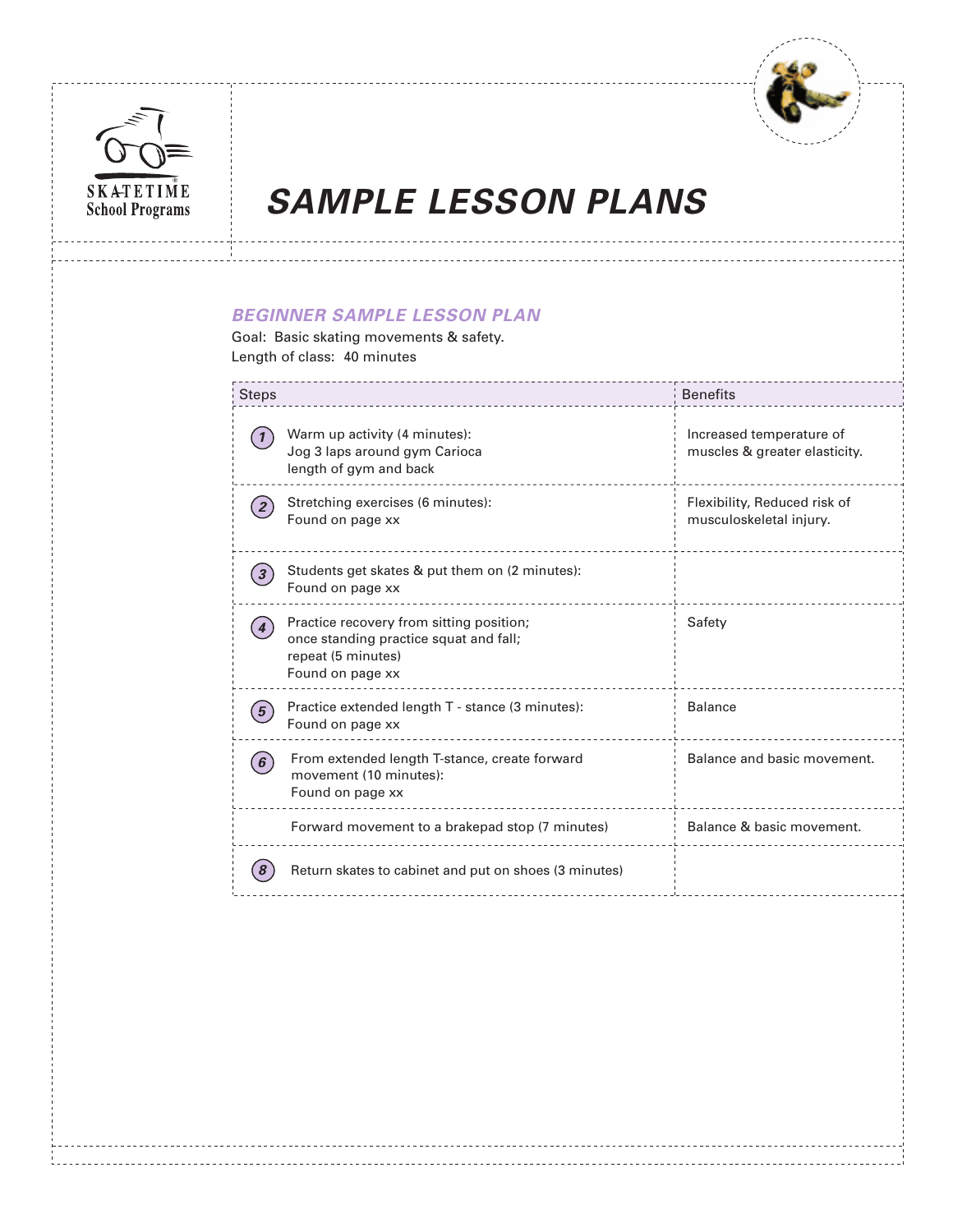



## **INTERMEDIATE LESSON PLAN**

Goal: Intermediate skating movements, skill drills, increased confidence and skill level. Length of class: 40 minutes

| <b>Benefits</b>           |
|---------------------------|
|                           |
| Increase core temperature |
| Flexibility               |
| Movement skills           |
| Movement skills           |
| Fun!!                     |
|                           |
|                           |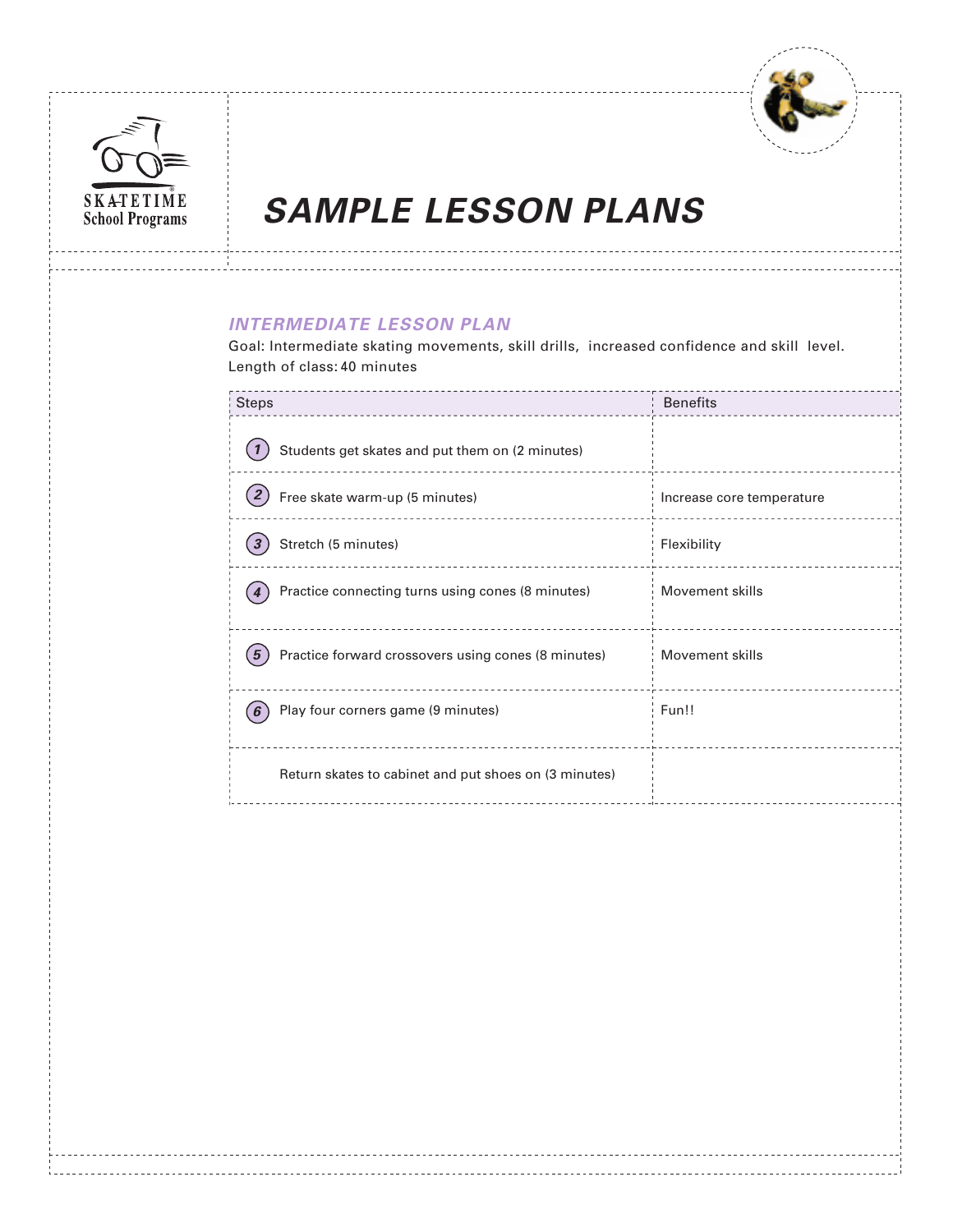



## **ADVANCED SAMPLE LESSON PLAN**

Goal: Advanced skating movements, advanced drills, sport activities which incorporate skating skills.

Length of class: 40 minutes

| <b>Steps</b>                                                                                                                                                                                                                                                                                         | <b>Benefits</b>                                                                  |
|------------------------------------------------------------------------------------------------------------------------------------------------------------------------------------------------------------------------------------------------------------------------------------------------------|----------------------------------------------------------------------------------|
| Students get skates and put them on (2 minutes)                                                                                                                                                                                                                                                      |                                                                                  |
| Free skate warm-up which includes slow, elongated,<br>exaggerated skating movements. Forward skating,<br>backward skating, squat skating. Movements<br>need to be slow and controlled. (5 minutes)                                                                                                   | Increased internal temperature<br>and flexibility with exaggerated<br>movements. |
| Stretch (5 minutes)                                                                                                                                                                                                                                                                                  | Flexibility                                                                      |
| Adductor/Abductor strengthening activity with skates<br>on (2 minutes)                                                                                                                                                                                                                               | Sport Specific Strength                                                          |
| Advanced skills stations (4 minutes each)<br>5 <sup>1</sup><br>Connecting turns using cones or cans station<br>Forward crossovers station using cones<br>Circle free skate station<br>Backward crossovers station using cones<br>Hockey puck passing station<br>Hockey puck shooting on goal station | Movement and sport skills                                                        |
| Return skates to cabinet and put shoes on (2 minutes)                                                                                                                                                                                                                                                |                                                                                  |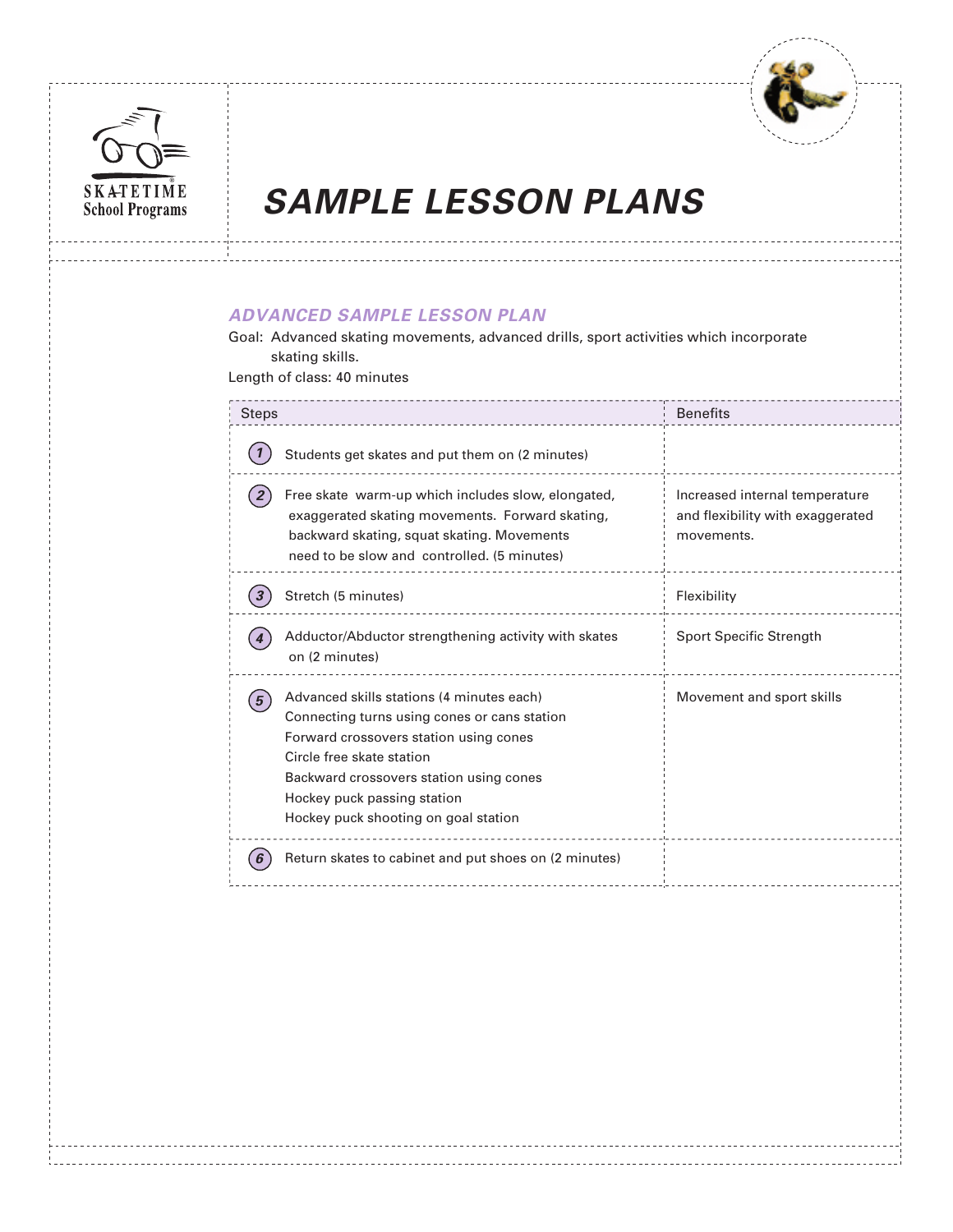



## **FITNESS SAMPLE LESSON PLAN**

Goal: To improve cardiorespiratory endurance via inline skating. Length of class: 40 minutes

| <b>Steps</b>                                                                                              | <b>Benefits</b>                                                              |
|-----------------------------------------------------------------------------------------------------------|------------------------------------------------------------------------------|
| If possible, students put on heart rate monitor.                                                          | Accurate heart rate monitoring<br>and recording.                             |
| Students get skates and put them on (2 minutes)                                                           |                                                                              |
| Free skate warm-up (5 minutes)                                                                            | Increased temperature and<br>elasticity of muscles.                          |
| Stretch (5 minutes)                                                                                       | Flexibility                                                                  |
| 50 crunches (2 minutes)                                                                                   | Core strength/endurance                                                      |
| 5 minute skate with heart rate<br>in target training zone                                                 | Cardiorespiratory endurance                                                  |
| 2 legged squat with skates on<br>strengthening exercise (1 minute)                                        | Proprioception and kinesthetic<br>awareness, muscular<br>strength/endurance. |
| 10 minute skate with heart rate<br>in target training zone                                                | Cardiorespiratory endurance                                                  |
| Strengthening exercise - push-ups (1 minute)                                                              | Muscular strength/endurance                                                  |
| 5 minute interval skate:<br>10<br>Speed skate for 30 seconds<br>Stroke and glide for 30 seconds<br>Repeat | Utilization of anaerobic energy<br>system via interval training.             |
| Return skates to cabinet.                                                                                 |                                                                              |
|                                                                                                           |                                                                              |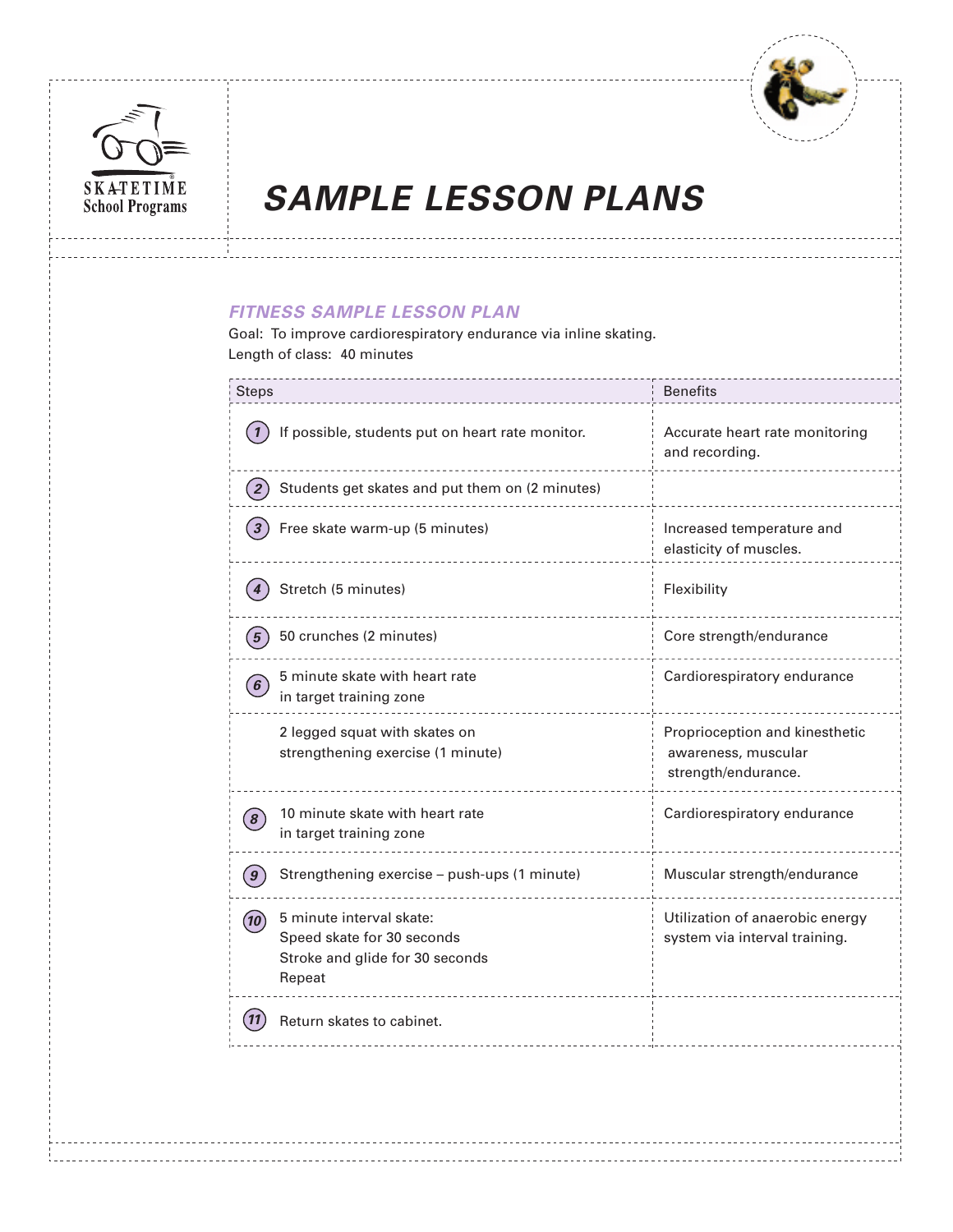



# **SKATETIME SKILLS CHECKLIST**

|                  | Falling, Recovery, Posture and Balance                                                                                                             |
|------------------|----------------------------------------------------------------------------------------------------------------------------------------------------|
|                  | Starting in squat position, let skates slide out in front and sit down.                                                                            |
|                  | Start in upright position but standing on knees and demonstrate fall and roll technique.                                                           |
|                  | Start laying down and perform recovery to upright standing position.                                                                               |
|                  | Demonstrate proper skating position: knees bent, skates shoulder<br>width, head up, shoulders facing forward, upper body leaning slightly forward. |
|                  | Creating Forward Movement, the Stroke and Glide                                                                                                    |
|                  | Stroke with rear leg of extended leg stance with "T" and glide on opposite foot.                                                                   |
|                  | Execute a stroke and glide with recovery.                                                                                                          |
|                  | Execute a stroke and glide with recovery and then continue with other<br>leg performing stroke and glide with recovery.                            |
|                  | Execute alternating stroke and glide with recovery and then glide with<br>extended leg stance.                                                     |
| Stopping         |                                                                                                                                                    |
|                  | Demonstrate a proper brake stop. Arms should be out front and<br>the gluteus maximus low for balance.                                              |
|                  | Demonstrate a T-Stop. Drag skate should be at a 90 degree angle to other skate.                                                                    |
|                  | Demonstrate a Y-Stop. Drag skate should be at a 45 degree angle to other skate.                                                                    |
| Turns            |                                                                                                                                                    |
|                  | Demonstrate an extended stance turn to the right.                                                                                                  |
|                  | Demonstrate an extended stance turn to the left.                                                                                                   |
|                  | Demonstrate back to back turns in opposite directions.                                                                                             |
|                  | Demonstrate a right turn using the crossover technique.                                                                                            |
|                  | Demonstrate a left turn using the crossover technique.                                                                                             |
| Backward skating |                                                                                                                                                    |
|                  | Demonstrate the hourglass drill.                                                                                                                   |
|                  | Demonstrate the hourglass drill using one leg as the stroke and the<br>other as the glide. Repeat with opposite leg as glide.                      |
|                  | Demonstrate the backward stroke and glide.                                                                                                         |
|                  | Demonstrate the crossover turn going backwards to the right.                                                                                       |
|                  | Demonstrate the crossover turn going backwards to the left.                                                                                        |
| Advanced         |                                                                                                                                                    |
|                  | Demonstrate a heel-toe glide in the extended stance.                                                                                               |
|                  | Demonstrate a toe-toe glide in the extended stance.                                                                                                |
|                  | Perform a two legged squat with the hips and knees at 90 degrees with skates on.                                                                   |
|                  | Perform a one legged squat with the hips and knee at 90 degrees with skates on.                                                                    |
|                  |                                                                                                                                                    |
|                  |                                                                                                                                                    |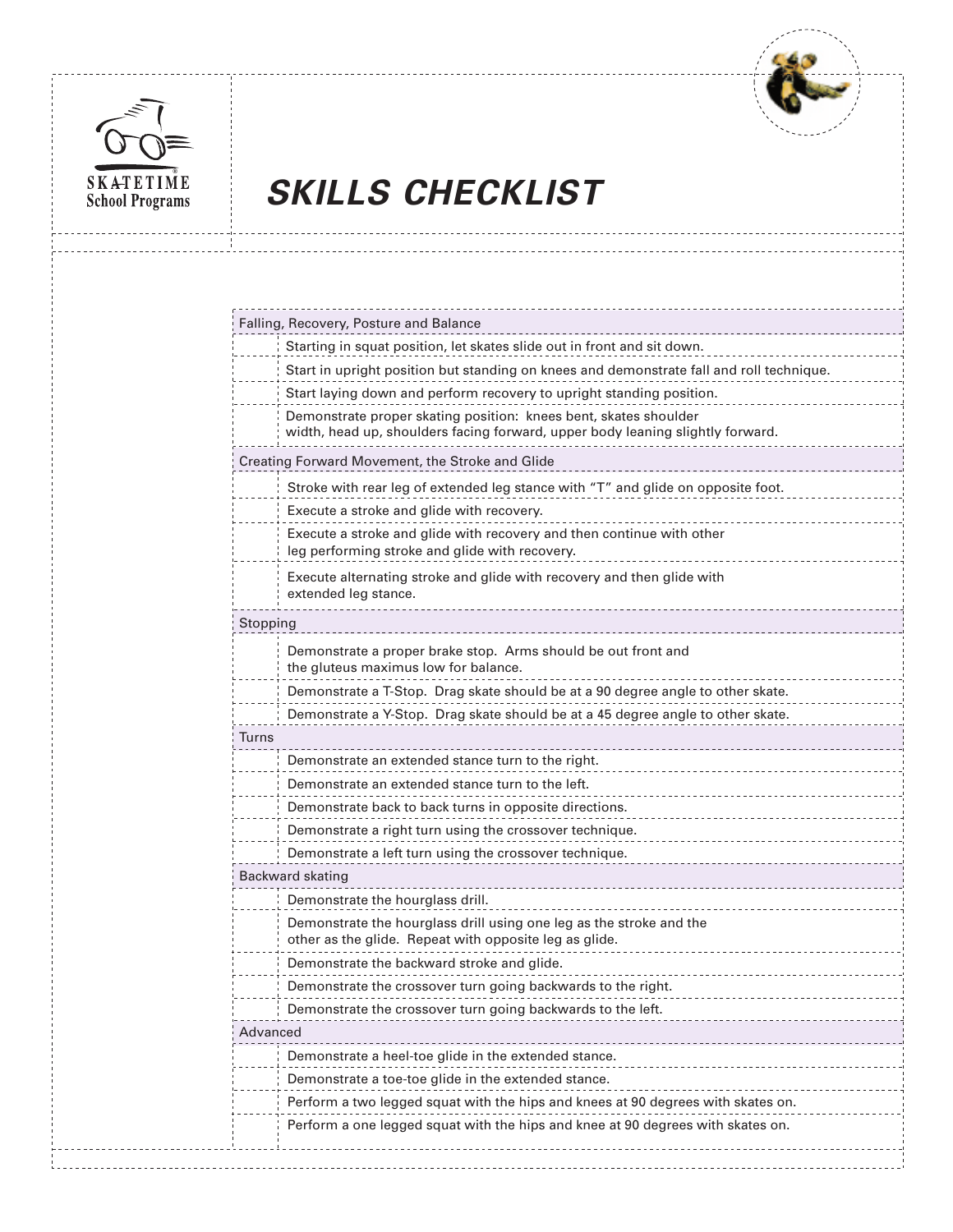



## **SKATING CHALLENGES & GAMES**

### **CONES**

Cones can be used in a variety of fashions for both skill development and fun. Cones can be set up to practice turns or other skills mentioned in the skills section of the manual. Cones can be used to create a circular rink inside the gymnasium which can be used in a variety of manners: to have a free skate with music - all skaters move in the same direction; to have speedskating races with the number of participants in each race depending upon the size of the gym and racetrack created; to have relay races using a baton; and for relay races that can incorporate skills such as back to back turns.

### **POP CANS**

Pop cans can be set up to test the agility and maneuverability of the inline skater. The closer together and the faster the skater approaches increases the difficulty level. Zig zags, connecting turns, crossover turns, and the weaving of the skates are a few of the skills that can be tested.

### **OBSTACLE COURSE**

Obstacle courses can be set up using different objects such as cones, chairs, horizontal apparatus that are intended to be skated under, etc. The obstacle course is limited only by the imagination of the instructor.

### **LIMBO**

Get the limbo going with some music and a pole. The pole is held by two people parallel to the ground at a height which is assumed that everyone participating can pass under without touching it. After all participants successfully skate under the pole, the height is dropped a few inches and everyone attempts again. If the skater touches the pole or loses their balance and falls while going under - they're out! Continue until one person is left. For safety make sure the people holding the pole give with it if the skater makes contact.

### **Shoot the Duck**

 Shoot the duck is a game where the participants are asked to glide on one skate. All skaters begin by skating in a similar direction in a large circle to some jams. When the music stops, the participants immediately balance on one skate and coast; the contestant who coasts the longest is declared the winner. No strokes are allowed once the music stops; and the skaters cannot use their hands for locomotion either. Partner shoot the duck is also a fun game - the only difference being that two skaters must hold hands during the contest.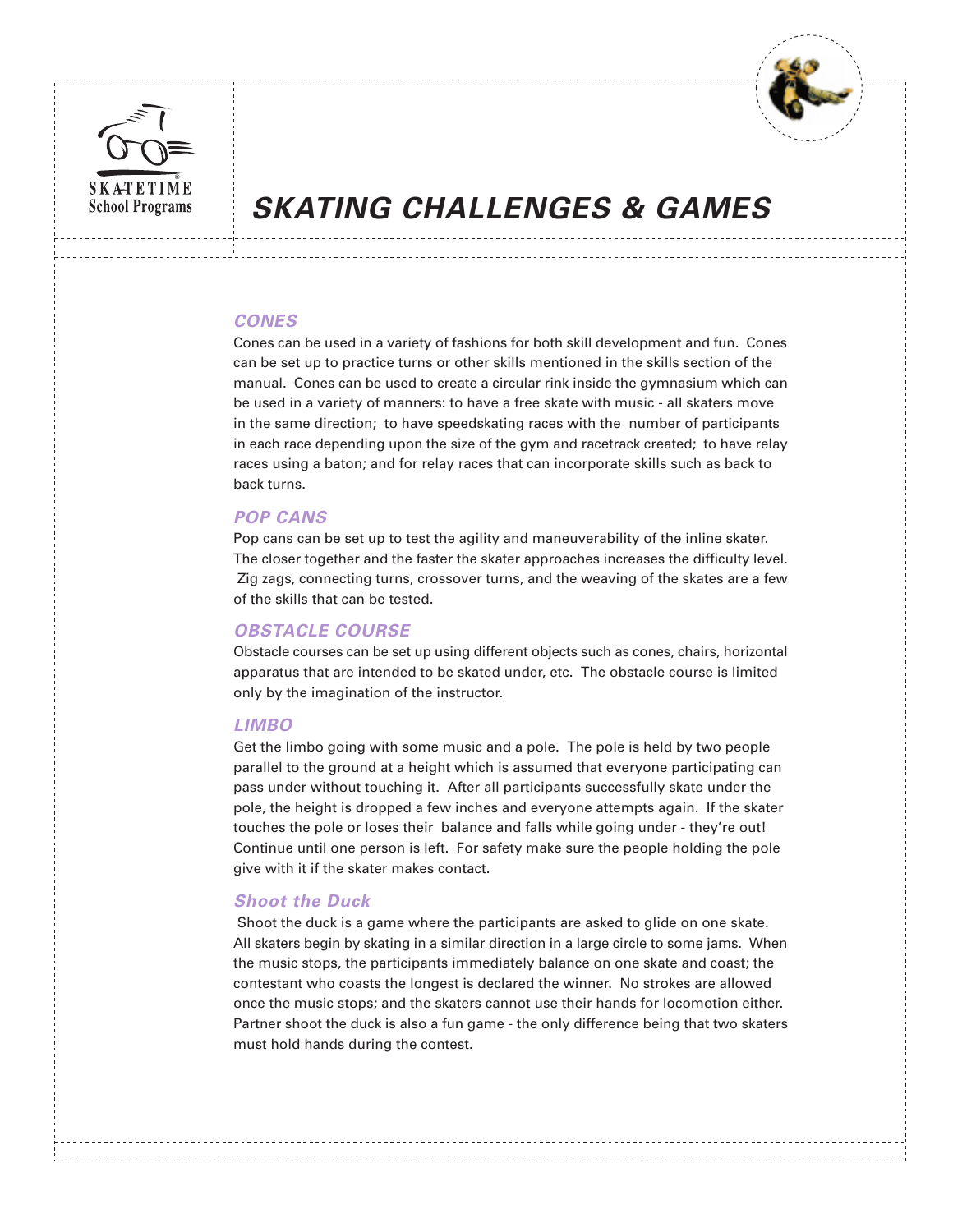



## **SKATING CHALLENGES & GAMES**

## **Four Corners:**

A cardboard box with either 4 numbers or colors corresponds to the same numbers/ colors which are posted in each of the four corners of the gym. Music is played and all the students skate in the same direction. At the instructors discretion the music is stopped - at which time all skaters must choose 1 of the 4 corners to stop at. The instructor reaches into the cardboard box and draws a number/color. All skaters in the corner that was drawn are out of the game and must leave the skating floor or sit against the wall. This process is continued until there is a single winner.

## **FREE SKATE WITH MUSIC**

Just like the retro days at the roller rink, turn on some music and let the students skate.

## **INLINE HOCKEY**

Inline hockey is an exciting and fun sport. Many schools play floor hockey and have indoor pucks and sticks. This equipment can be a fun addition to the inline unit. The equipment can be used in a variety of ways which include:

### **PUCK HANDLING**

**With stick** Teach the students how to properly hold the hockey stick with both hands. Teach them proper positioning of the stick for both the forehand and backhand. Teach to skate forward and backward while handling puck.

**With skates** During floor hockey the skates are a legal way to control, pass, or advance the puck. Have the student skate towards a puck and by turning the toes outward and using the wheels kick the puck forward. The student should be able to use both feet and then alternate.



In this picture the skater in the upper left hand corner is using the wheels of his left skate to stop a pass from his passing partner.